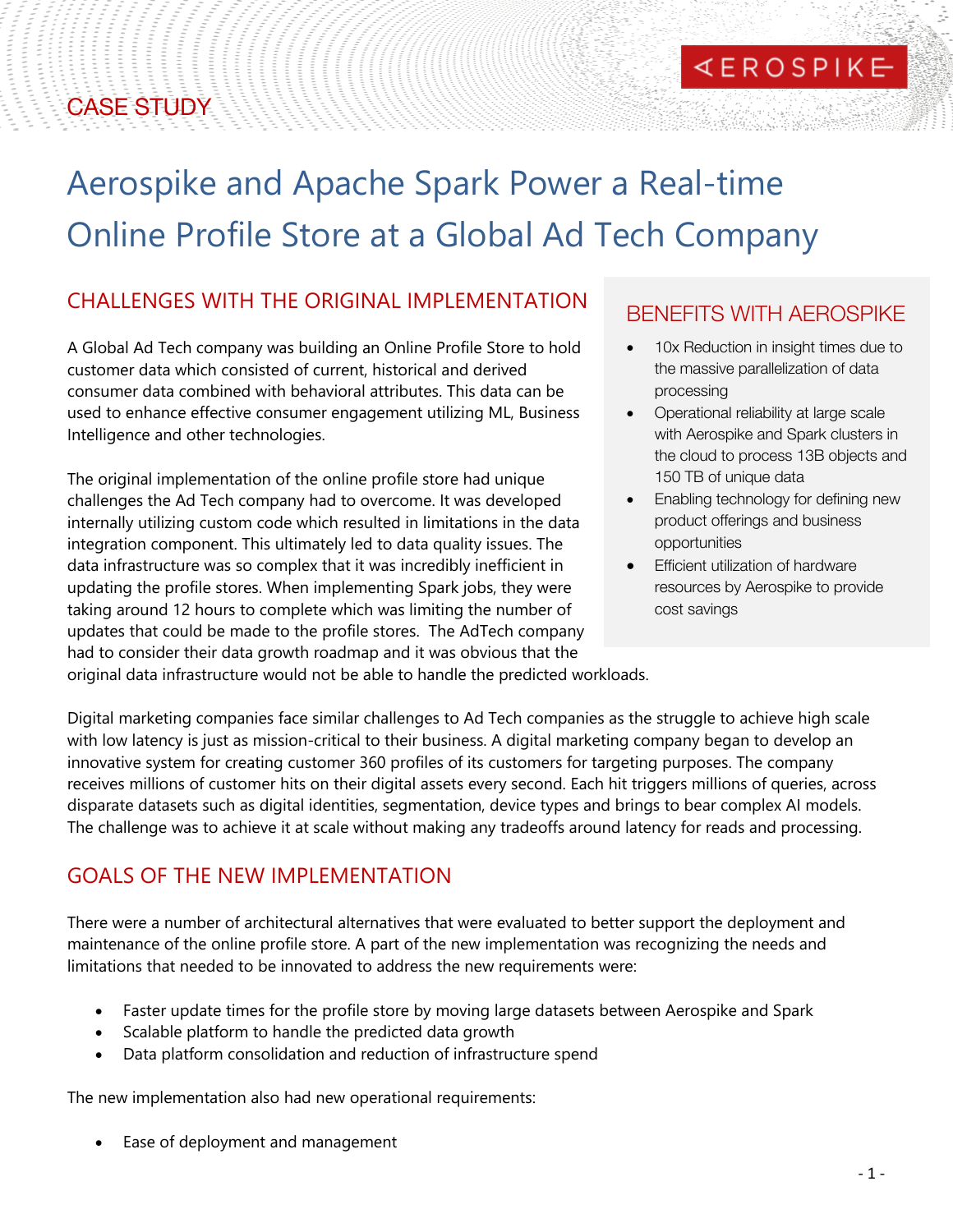- Operational reliability in large clustered environments
- Significant reduction in the operational footprint

#### WHY AEROSPIKE CONNECT FOR SPARK

Aerospike Connect for Spark outpaced the other solutions that were being evaluated because it provided:

- Lower TCO by combining the cost efficiencies of Aerospike and Spark
- Reduced time to insight by leveraging massive parallelism of both Aerospike and Spark
- Developing applications rapidly while using Spark supported language of your choice with a rich ecosystem of open source libraries
- Access Aerospike through SQL with Zeppelin/Juypter notebook experience
- Support low latency streaming use cases

Utilizing the data platform built on Aerospike and Spark allows faster updates of the profile store. Aerospike Connect for Spark (Figure1) provides parallelization of data transfer between the Aerospike Database and Spark which ultimately enables faster analysis of the data in Spark.



Aerospike Connect for Spark provides the following capabilities:

- Loads Aerospike data into the Spark DataFrame to enable processing such as ETL and ML utilizing SparkML, and other open source libraries and frameworks and also supports low latency DataFrame writes back to the Aerospike DB.
- Leverages Spark Structured Streaming to support streaming writes to Aerospike DB
- Supports multiple languages (Python, Java and Scala)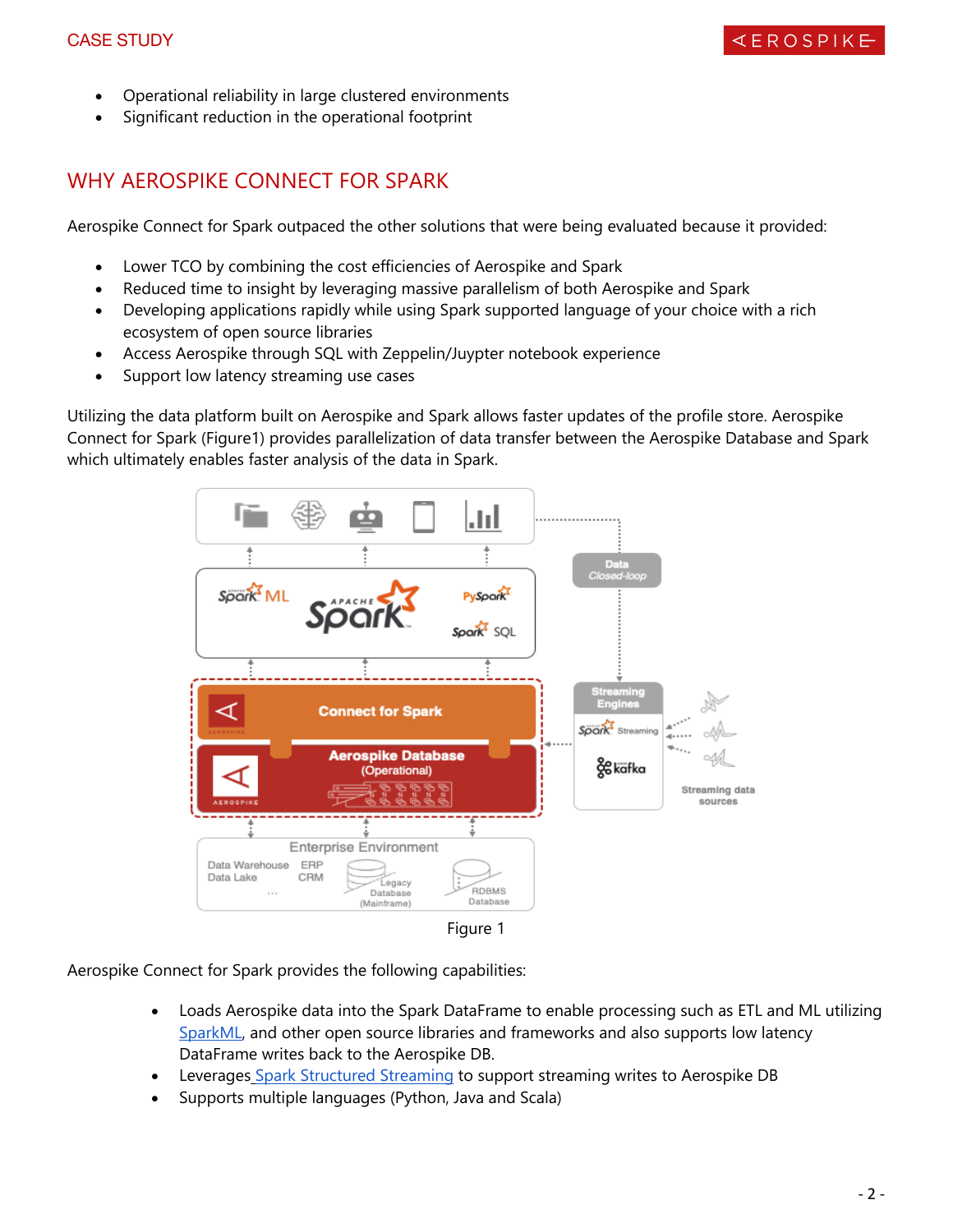- Supports massive parallelism by allowing you to use up to 32,768 Spark partitions to read data from an Aerospike namespace. Each namespace could store up to 549,755,813,888 records per node
- Leverages Spark SQL (ANSI SQL 2003 standard) to allow SQL access to Aerospike DB

#### DATA PLATFORM UTILIZING AEROSPIKE AND SPARK

With the aforementioned goals for the project in mind, the Aerospike team worked closely with the customer to design a solution that combined Aerospike's speed at scale and the massively parallel processing capability of Spark.

It was deployed in the cloud to process 13 billion objects, that included 150 TB of unique data. There were 33 nodes in the Aerospike Cluster and approximately 300 nodes in the Spark Cluster. This new solution reduced the time to run the job to update the profile store from 12 hours to 2.4 hours, which freed up resources to run other jobs in the same cluster, thereby achieving operational efficiency. Further, this solution was rolled out into production in months, not to mention the huge cost savings.

As shown in Figure 2, the data in the online profile store is updated and utilized the following ways:

- 1. Online operations and customer interactions update the profile store continuously on the edge system
- 2. Data from the Blob store (customer lists, lead lists, etc.) is enriched with online data coming from the profile store using the spark cluster
- 3. The data transfer is extremely fast which is achieved by mapping 4,096 Aerospike partitions with up to 32,768 Spark partitions per namespace. This massive parallelization was translated to 8192 Spark tasks on the Spark side, handled by 7500 cores allowing the rest of the process to be parallelized even further.
- 4. The output data from Spark is pushed back into a Data Lake (Blob store) for Correlations, Business Intelligence, Machine Learning, Dashboarding and Statistics. Alternatively, it could be written to Aerospike DB via fast Aerospike Connect for Spark streaming API.
- 5. Data quality has improved significantly due to the new infrastructure in place
- 6. The analyzed data can provide insight on what new products/services can be offered to customers
- 7. Data Lakes generated by the process above are also available for customers